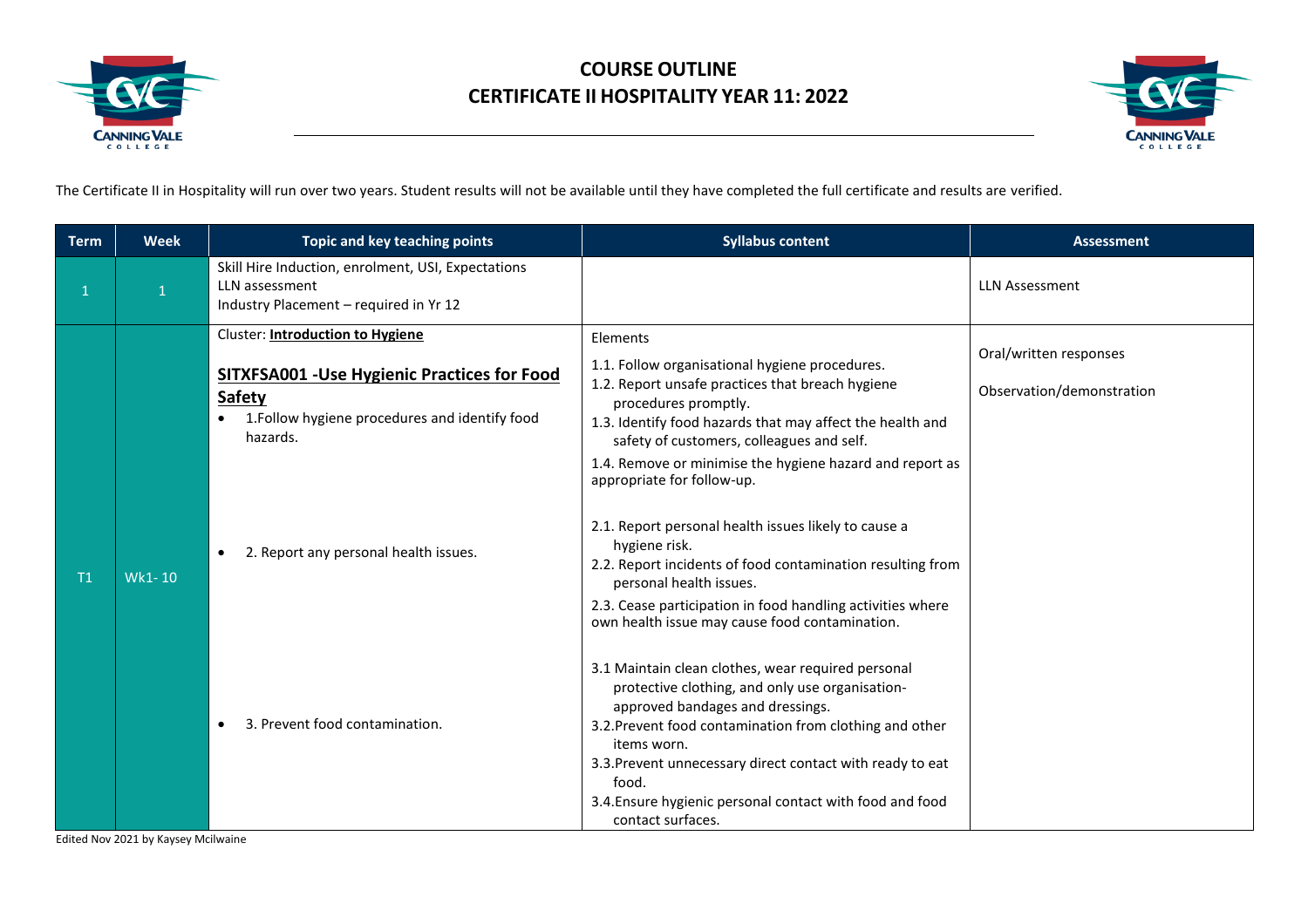



|             |             | 4. Prevent cross-contamination by washing hands.<br>$\bullet$<br><b>SITHIND001- Use Hygienic Practices for</b><br><b>Hospitality Service</b><br>1. Maintain personal hygiene. | 4.1. Wash hands at appropriate times and follow hand<br>washing procedures consistently.<br>4.2. Wash hands using appropriate facilities.<br>1.1 Develop a routine of personal cleanliness practices in<br>preparation for work and to maintain customer<br>confidence in organisational service.<br>1.2 Check and adjust personal cleanliness during service<br>periods to maintain health of self and others.<br>1.3 Check cleanliness of uniform and personal protective<br>equipment for contamination during service periods and<br>adjust to maintain health of self and others.<br>2.1 Follow organisational procedures to ensure hygienic<br>personal contact in the course of work duties.<br>2.2 Prevent the spread of micro-organisms by washing<br>hands at appropriate times.<br>2.3 Identify and address workplace hygiene hazards within |                   |
|-------------|-------------|-------------------------------------------------------------------------------------------------------------------------------------------------------------------------------|---------------------------------------------------------------------------------------------------------------------------------------------------------------------------------------------------------------------------------------------------------------------------------------------------------------------------------------------------------------------------------------------------------------------------------------------------------------------------------------------------------------------------------------------------------------------------------------------------------------------------------------------------------------------------------------------------------------------------------------------------------------------------------------------------------------------------------------------------------|-------------------|
|             |             | 2. Prevent health hazards in the workplace.                                                                                                                                   | the scope of own role, and unresolved hazards that may<br>affect the health of self and others.                                                                                                                                                                                                                                                                                                                                                                                                                                                                                                                                                                                                                                                                                                                                                         |                   |
| <b>Term</b> | <b>Week</b> | Topic and key teaching points                                                                                                                                                 | <b>Syllabus content</b>                                                                                                                                                                                                                                                                                                                                                                                                                                                                                                                                                                                                                                                                                                                                                                                                                                 | <b>Assessment</b> |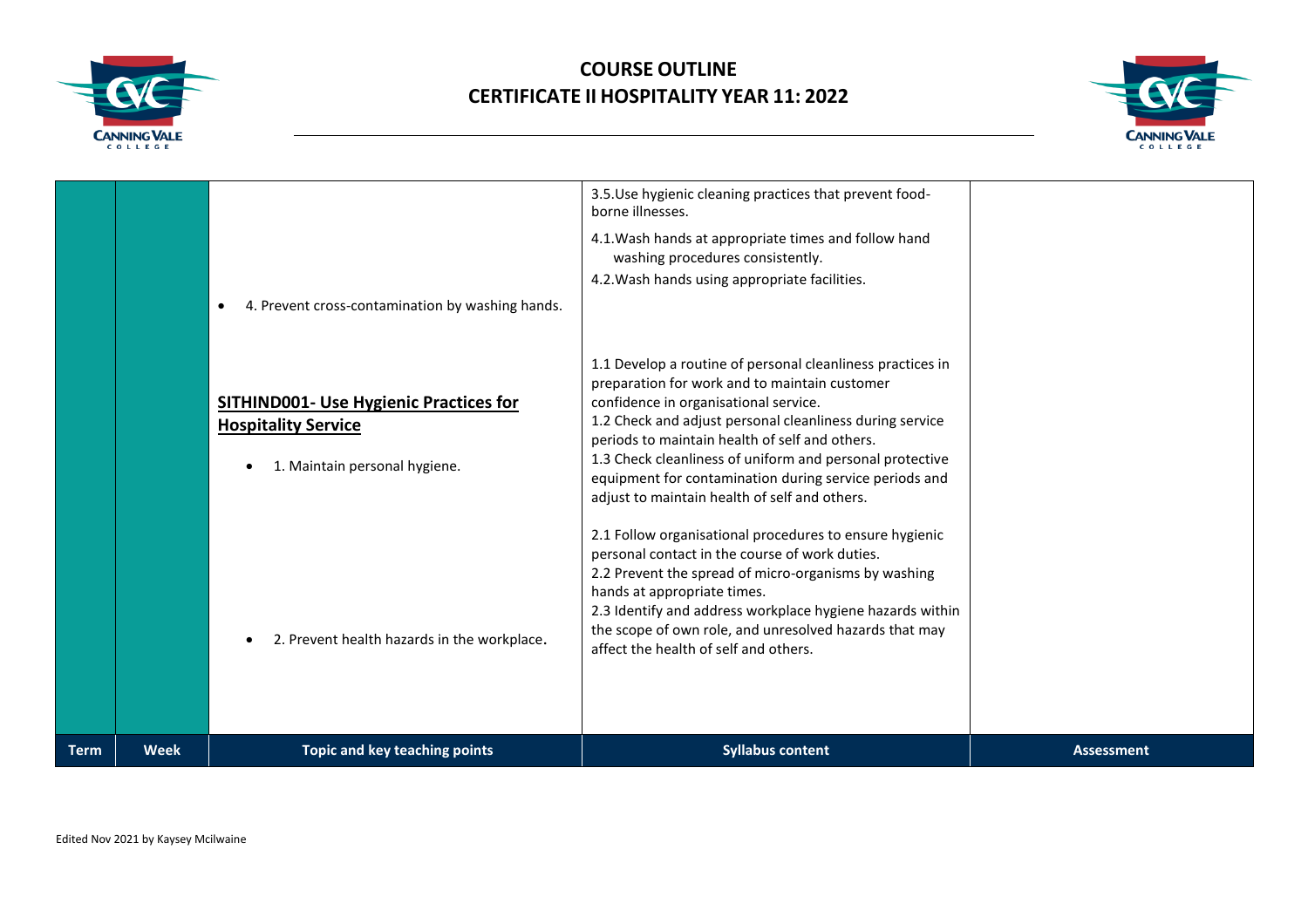



|           |                                          | <b>Cluster: Basic Cookery</b>                                                         | Elements                                                                                                                                                                                                                                                                                                                                                                                                                                          | Cluster: Basic Cookery will be run over<br>two years. Teacher delivering the course                                                                 |
|-----------|------------------------------------------|---------------------------------------------------------------------------------------|---------------------------------------------------------------------------------------------------------------------------------------------------------------------------------------------------------------------------------------------------------------------------------------------------------------------------------------------------------------------------------------------------------------------------------------------------|-----------------------------------------------------------------------------------------------------------------------------------------------------|
|           |                                          | <b>SITHCCC002- Prepare and Present Simple</b><br><b>Dishes</b><br>Prepare for service | 1.1. Review menu or product list and recipes to determine<br>preparation requirements for simple dishes.<br>1.2. Check quantities and quality of food items and restock<br>where necessary.                                                                                                                                                                                                                                                       | will decide if they do all the theory for<br>this cluster in first year of delivery.<br>Practical will concentrate on the Simple<br>dishes section. |
|           |                                          |                                                                                       | 1.3. Complete food preparation prior to service.                                                                                                                                                                                                                                                                                                                                                                                                  |                                                                                                                                                     |
| $1 - 4$   | T1 Wk2 -<br><b>T4 Wk5</b><br>(practical) | Prepare food<br>2.                                                                    | 2.1. Select and use equipment safely and hygienically<br>according to manufacturer instructions.<br>2.2. Use appropriate cookery methods for dishes.<br>2.3. Re-heat pre-prepared foods at correct temperature<br>for required length of time.                                                                                                                                                                                                    | Prepare and Present Sandwiches practical<br>will be delivered in the second year of<br>course.<br>Oral/written responses                            |
|           | <b>T2 Wk1-4</b><br>(theory)              |                                                                                       | 2.4. Prepare dishes with appropriate speed and timing.<br>2.5. Use portion control to maximise profitability and<br>minimise waste.                                                                                                                                                                                                                                                                                                               | Observation/demonstration                                                                                                                           |
|           |                                          | Present and store food in clean work area.<br>3.                                      | 3.1. Present food according to organisational guidelines.<br>3.2. Display food in appropriate environmental conditions.<br>3.3. Clean work area, and dispose of or store surplus and<br>re-usable by-products according to organisational<br>procedures, environmental considerations, and cost-<br>reduction initiatives.                                                                                                                        |                                                                                                                                                     |
| $T2 - T3$ | T2 Wk5 -<br><b>T3 Wk4</b>                | SITXWHS001- Participate in Safe Work<br><b>Practices</b><br>Work safely.<br>1.        | Elements<br>1.1. Follow organisational health and safety procedures.<br>1.2. Incorporate safe work practices into own workplace<br>activities.<br>1.3. Follow safety directions of supervisors, managers and<br>workplace safety warning signs.<br>1.4. Use personal protective equipment and clothing or<br>designated uniform.<br>1.5. Promptly report unsafe work practices, issues and<br>breaches of health, safety and security procedures. | Oral/written responses<br>Observation/demonstration                                                                                                 |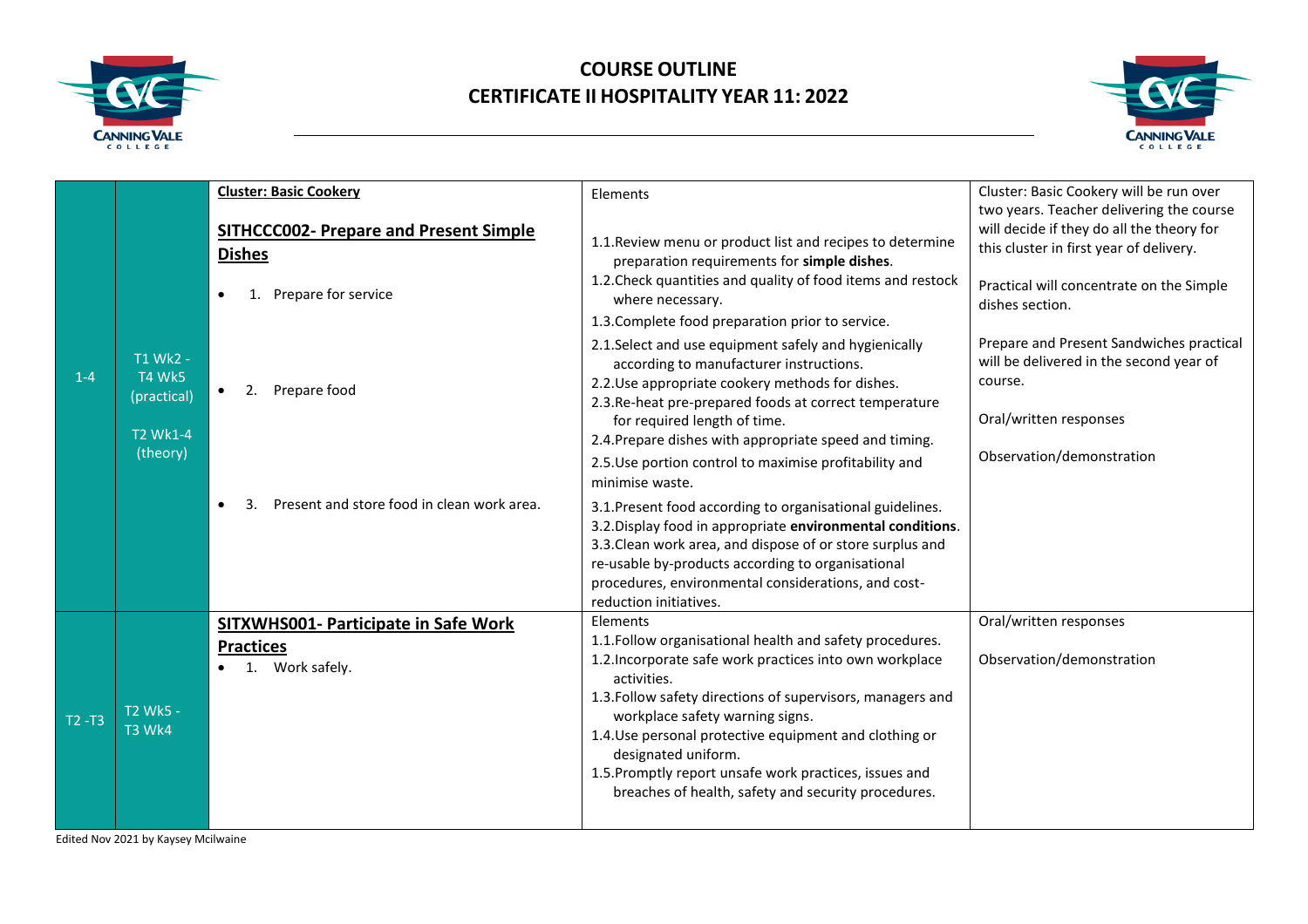



|              |              |                                                             | 1.6. Identify and remove hazards from immediate             |                                        |
|--------------|--------------|-------------------------------------------------------------|-------------------------------------------------------------|----------------------------------------|
|              |              |                                                             | workplace area and report all workplace hazards as they     |                                        |
|              |              |                                                             | arise.                                                      |                                        |
|              |              | 2. Follow procedures for emergency situations.<br>$\bullet$ |                                                             |                                        |
|              |              |                                                             | 2.1. Recognise emergency and potential emergency            |                                        |
|              |              |                                                             | situations.                                                 |                                        |
|              |              |                                                             | 2.2. Follow organisational security and emergency           |                                        |
|              |              |                                                             | procedures.                                                 |                                        |
|              |              |                                                             | 2.3. Seek assistance from colleagues or authorities during  |                                        |
|              |              |                                                             | emergency situations.                                       |                                        |
|              |              |                                                             | 2.4. Complete emergency incident reports accurately,        |                                        |
|              |              | Participate in organisational WHS practices.                | following organisational procedures.                        |                                        |
|              |              |                                                             | 3.1. Participate in WHS management practices developed      |                                        |
|              |              |                                                             | by the organisation to ensure a safe workplace.             |                                        |
|              |              |                                                             | 3.2. Actively participate in the WHS consultation           |                                        |
|              |              |                                                             | processes.                                                  |                                        |
|              |              |                                                             | 3.3. Report WHS issues and concerns as they arise.          |                                        |
|              |              | <b>SITHFAB005-Prepare and Serve Espresso</b>                | Elements                                                    | Written responses                      |
|              |              | coffee                                                      | 1.1. Complete mise en place for coffee service to enable    |                                        |
|              |              | Organise coffee workstation.                                | efficient work flow and easy access to ingredients,         | Practical Assessment - CVC Coffee Club |
|              |              |                                                             | equipment, and service-ware.                                | (Term 3 and 4)                         |
|              | $T3$ Wk6 $-$ |                                                             | 1.2. Place ingredients in correct containers and conditions |                                        |
|              | 10           |                                                             | to maintain freshness.                                      |                                        |
|              | (theory)     |                                                             | 1.3. Prepare espresso machine and grinder for service       |                                        |
|              |              |                                                             | according to manufacturer instructions.                     |                                        |
| <b>T3-T4</b> | $T3 - Wk9$   | 2. Select and grind coffee beans.                           | 2.1. Select coffee beans and grind to appropriate particle  |                                        |
|              | T4 Wk5       |                                                             | size according to relevant factors.                         |                                        |
|              | (Practical - |                                                             | 2.2. Complete test extractions before service to ensure     |                                        |
|              | ongoing      |                                                             | correct particle size of grind, and assess and adjust       |                                        |
|              | into yr 12)  |                                                             | according to relevant factors.                              |                                        |
|              |              |                                                             | 2.3. Adjust grind regularly throughout the service period   |                                        |
|              |              |                                                             | according to relevant factors.                              |                                        |
|              |              |                                                             | 2.4. Monitor efficiency of grinder for correct dose and     |                                        |
|              |              |                                                             | grind during use, and resolve or report issues.             |                                        |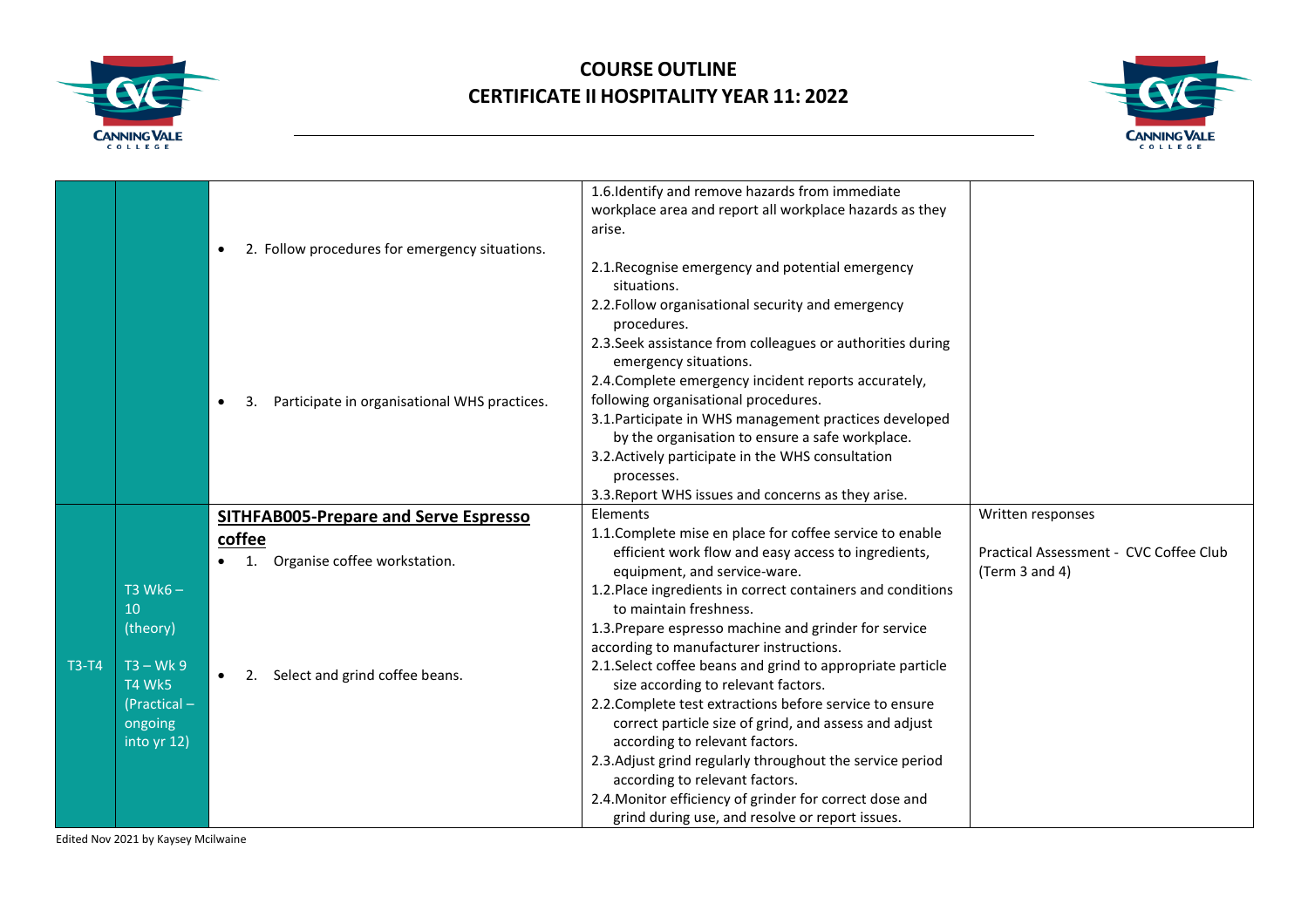



| Advise customers and take espresso coffee<br>orders. | 2.5. Clean grinder as required during or after the service<br>period.<br>3.1. Provide information and recommendations about<br>types of coffee beverages and accompaniments.<br>3.2. Identify customer preferences and take orders.                                                                                                                                                                                                                                                                                                                         |  |
|------------------------------------------------------|-------------------------------------------------------------------------------------------------------------------------------------------------------------------------------------------------------------------------------------------------------------------------------------------------------------------------------------------------------------------------------------------------------------------------------------------------------------------------------------------------------------------------------------------------------------|--|
| Extract and monitor quality of espresso.             | 4.1. Select and prepare appropriate service-ware.<br>4.2. Select correct filter basket and clean, dry and dose it<br>with required amount of ground coffee.<br>4.3. Tamp ground coffee to make even and level cake.<br>4.4. Flush group head before attaching group handle to<br>extract espresso.<br>4.5. Monitor quality of extraction during service period<br>and make adjustments.<br>4.6. Monitor efficiency of espresso machine during service,<br>and resolve or report issues.                                                                     |  |
| Undertake milk texturing process.                    | 5.1. Select cold milk and appropriate milk foaming jug to<br>fulfil customer orders.<br>5.2. Purge the steam wand every time before texturing.<br>5.3. Texture milk according to type of milk and coffee<br>beverage.<br>5.4. Visually and aurally monitor and adjust the texture<br>and temperature.<br>5.5. Clean the steam wand on the outside and purge every<br>time after texturing.<br>5.6. Combine foam and milk through swirling, ensuring<br>even consistency.<br>5.7. Pour milk immediately after swirling, according to the<br>coffee beverage. |  |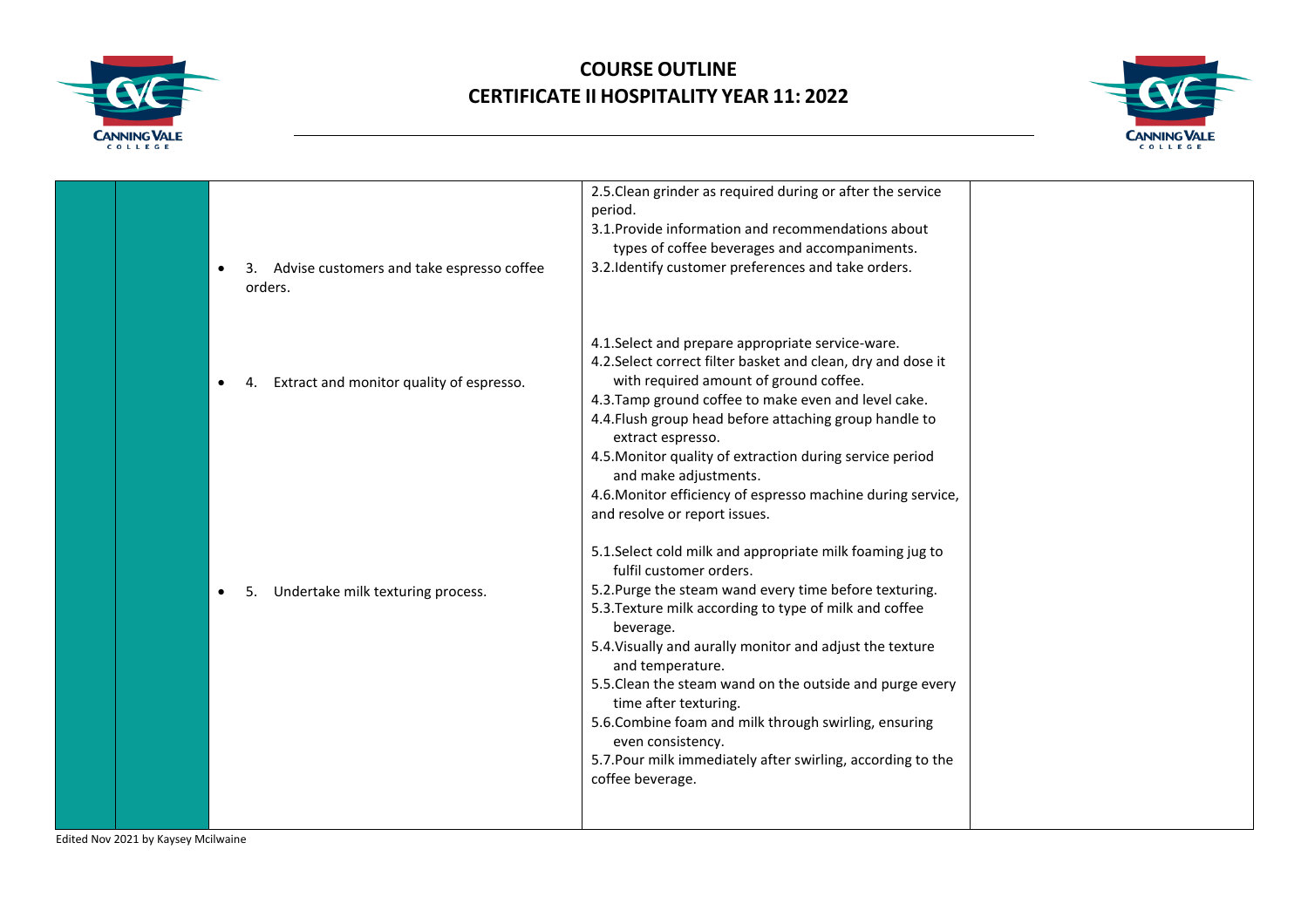



|                |        |                                            | 6.1. Present coffee beverages attractively and without         |                                        |
|----------------|--------|--------------------------------------------|----------------------------------------------------------------|----------------------------------------|
|                |        | Serve espresso coffee beverages.<br>6.     | drips and spills.                                              |                                        |
|                |        |                                            | 6.2. Serve coffee beverages promptly at the required           |                                        |
|                |        |                                            | temperature and with appropriate accompaniments.               |                                        |
|                |        |                                            | 6.3. Minimise waste to maximise profitability of beverages     |                                        |
|                |        |                                            | produced.                                                      |                                        |
|                |        |                                            | 7.1. Clean espresso machine and equipment thoroughly           |                                        |
|                |        |                                            | and safely according to organisational procedures and          |                                        |
|                |        |                                            | manufacturer instructions.                                     |                                        |
|                |        | 7.<br>Clean espresso equipment.            | 7.2. Maintain water filtration system according to             |                                        |
|                |        |                                            | organisational procedures.                                     |                                        |
|                |        |                                            | 7.3. Refer faults and maintenance issues requiring             |                                        |
|                |        |                                            | technical specialists to supervisor.                           |                                        |
|                |        |                                            | 7.4. Use energy and water resources efficiently when           |                                        |
|                |        |                                            | preparing coffee beverages and cleaning to reduce              |                                        |
|                |        |                                            | negative environmental impacts.                                |                                        |
|                |        |                                            |                                                                |                                        |
|                |        | SITHFAB002- Provide Responsible Service of | Elements                                                       | Delivery through on-line RTO 'Clear to |
|                |        |                                            | 1.1.Sell or serve alcohol according to provisions of           | Work'.                                 |
|                |        | <b>Alcohol</b>                             | relevant state or territory legislation, licensing             |                                        |
|                |        | Sell or serve alcohol responsibly.         | requirements and responsible service of alcohol                |                                        |
|                |        |                                            | principles.                                                    |                                        |
|                |        |                                            | 1.2. Where appropriate, request and obtain acceptable          |                                        |
|                |        |                                            | proof of age prior to sale or service.                         |                                        |
|                |        |                                            | 1.3. Provide accurate information to customers on              |                                        |
| T <sub>4</sub> | Wk 1-5 |                                            | alcoholic beverages according to organisation or house         |                                        |
|                |        |                                            | policy and government legislation.                             |                                        |
|                |        |                                            | 1.4. Assist customers with information on the range of         |                                        |
|                |        |                                            | non-alcoholic beverages available for purchase.                |                                        |
|                |        |                                            | 1.5. Identify issues related to the sale or service of alcohol |                                        |
|                |        |                                            | to different types of customers, especially those at risk,     |                                        |
|                |        |                                            | and incorporate them into sales or service.                    |                                        |
|                |        |                                            |                                                                |                                        |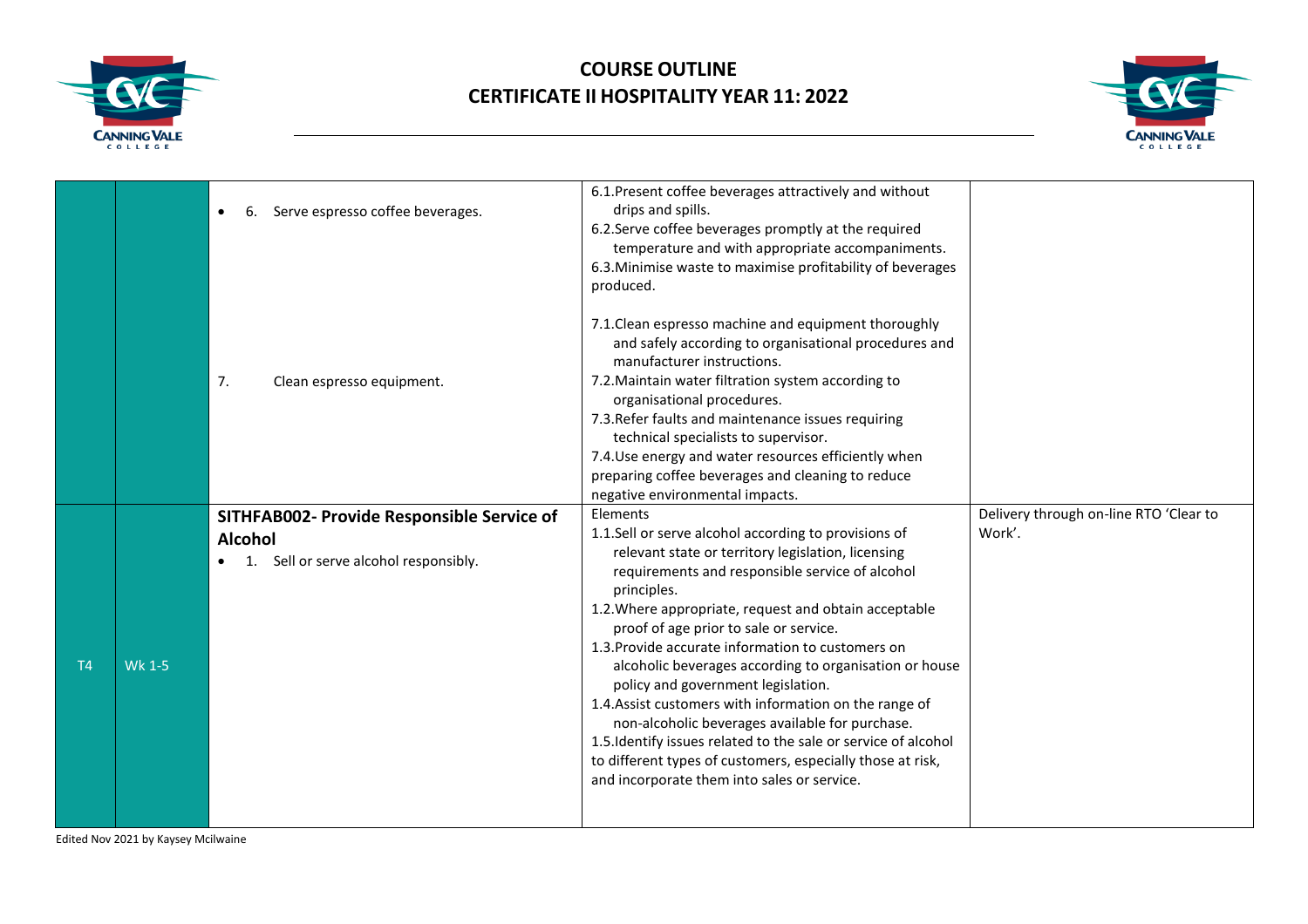



| 2. Assist customers to drink within appropriate | 2.1. Prepare and serve standard drinks or samples            |  |
|-------------------------------------------------|--------------------------------------------------------------|--|
| limits.                                         | according to industry requirements and professional          |  |
|                                                 | standards.                                                   |  |
|                                                 | 2.2. Use a professional manner to encourage customers to     |  |
|                                                 | drink within appropriate limits.                             |  |
|                                                 | 2.3. Recognise erratic drinking patterns as an early sign of |  |
|                                                 | possible intoxication and take appropriate action.           |  |
|                                                 | 2.4. Monitor emotional and physical state of customers for   |  |
|                                                 | signs of intoxication and effects of illicit or other drug   |  |
|                                                 | use.                                                         |  |
|                                                 | 2.5. Where appropriate, offer food and non-alcoholic         |  |
|                                                 | beverages.                                                   |  |
|                                                 | 2.6. Decline requests for alcohol to be dispensed in a       |  |
|                                                 | manner that is irresponsible and advise customers of the     |  |
|                                                 | reasons for the refusal.                                     |  |
| Assess alcohol affected customers and identify  |                                                              |  |
| those to whom sale or service must be refused.  | 3.1. Assess intoxication levels of customers using           |  |
|                                                 | appropriate methods.                                         |  |
|                                                 | 3.2. When assessing intoxication, take into account factors  |  |
|                                                 | that may affect individual responses to alcohol.             |  |
|                                                 | 3.3. Identify customers to whom sale or service must be      |  |
|                                                 | refused according to state and territory legislation.        |  |
| Refuse to provide alcohol.<br>4.                | 4.1. Refuse sale or service in a professional manner, state  |  |
|                                                 | reasons for the refusal, and where appropriate point         |  |
|                                                 | out signage.                                                 |  |
|                                                 | 4.2. Provide appropriate assistance to customers when        |  |
|                                                 | refusing service.                                            |  |
|                                                 | 4.3. Where appropriate, give customers a verbal warning      |  |
|                                                 | and ask them to leave the premises according to              |  |
|                                                 | organisational or house requirements, the specific           |  |
|                                                 | situation, and provisions of state or territory              |  |
|                                                 | legislation and regulations.                                 |  |